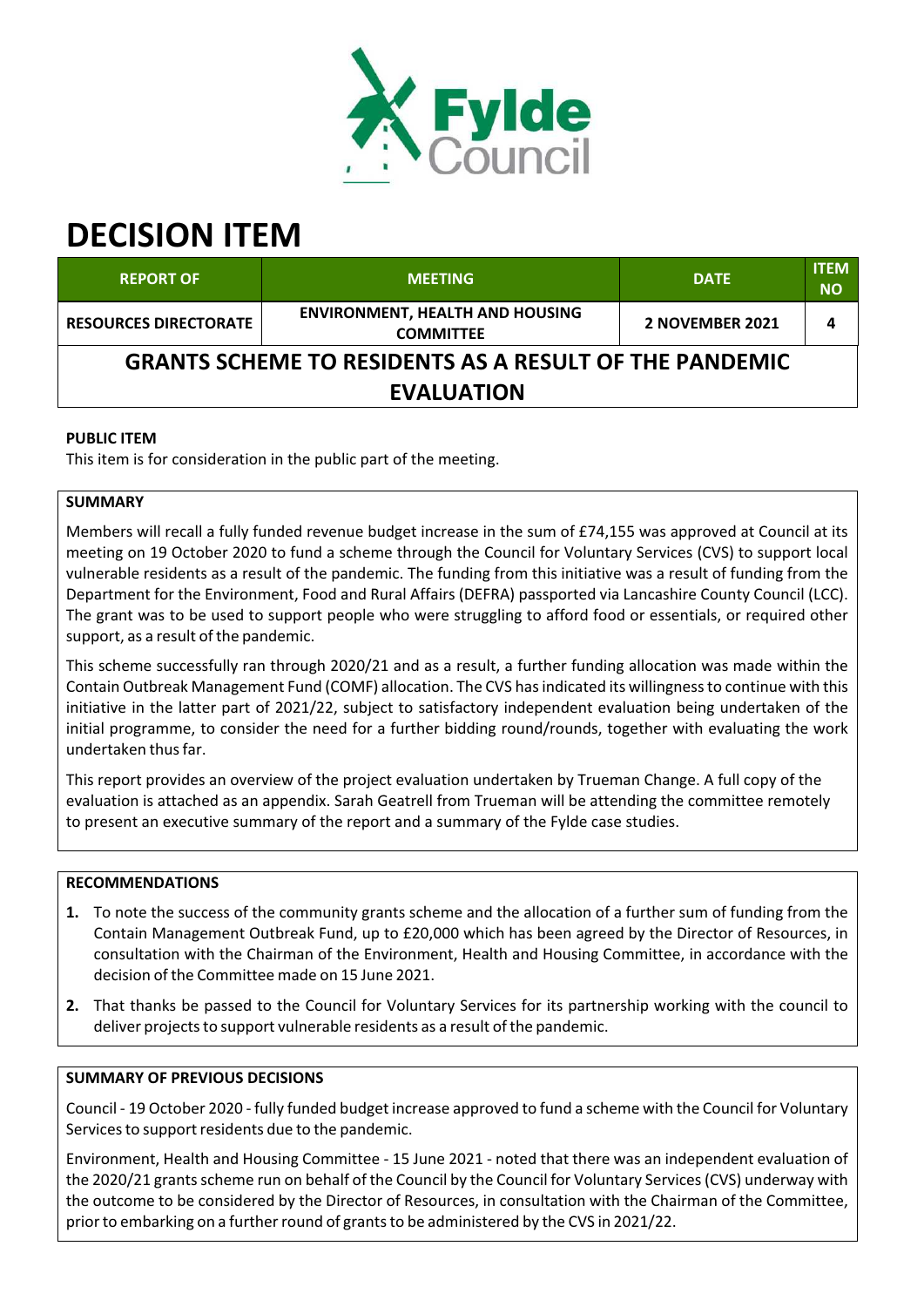| <b>CORPORATE PRIORITIES</b>                                |  |  |
|------------------------------------------------------------|--|--|
| Economy – To create a vibrant and healthy economy          |  |  |
| Environment - To deliver services customers expect         |  |  |
| Efficiency $-$ By spending money in the most efficient way |  |  |
| Tourism - To create a great place to live and visit        |  |  |

### **REPORT**

#### **EMERGENCY FUNDING AWARD**

- 1. Members will recall a fully funded revenue budget increase in the sum of £74,155 was approved at Council at its meeting on 19 October 2020 to fund a grants scheme to be administered through the CVS to support local vulnerable residents as a result of the pandemic. The funding for this initiative was a result of funding from DEFRA, passported via LCC.
- 2. This scheme successfully ran in 2020/21, and as a result, a further funding allocation was made within the COMF. The CVS has indicated its willingness to continue with thisinitiative in the latter part of 2021/22, subject to satisfactory independent evaluation being undertaken of the initial programme, to consider the need for a further bidding round/rounds together with evaluating the work undertaken thus far.
- 3. This report provides an independent evaluation of the project, undertaken on behalf on the council, by Trueman Change.

#### **GRANT SCHEME OVERVIEW**

- 4. The grant scheme was run in partnership with:
	- Fylde Borough Council (Fylde Council)
	- Wyre Borough Council (Wyre Council)
	- Blackpool, Wyre and Fylde Council of Voluntary Services(CVS)
	- NHS Fylde and Wyre Clinical Commissioning Group (NHS CCG)
- 5. The grant scheme allowed local Voluntary, Community, Faith and Social Enterprise (VCFS) organisations to bid for funds to support vulnerable residents. An amount of £60,000 was provided by this council and was matched by Wyre Council. In later bidding rounds, both the Fylde and Wyre CCG together with the Blackpool CCG also contributed funds.
- 6. VCFS organisations were invited to bid for funds from a minimum of £300, up to a maximum of £5,000 for projects that:
	- *Met the immediate need of residents who were struggling to afford food and essentials due to Covid‐19;*
	- *Provided advice and information to residents affected by Covid‐19 to help them access longer term support they might need, such as benefits, debt advice or employment support;*
	- *Provided emotional and mental health support;*
	- *Helped addresssocial isolation; and*
	- *Demonstrated how significant numbers of residents most affected by Covid‐19 would benefit from the funds, and which geographical areas and issues were being addressed.*
- 7. The grant scheme was run over four bidding rounds, where applications from VCFS organisations were evaluated by a panel of representatives from Fylde and Wyre Councils, Blackpool CVS, and NHS Blackpool CCG.

#### **GRANT SCHEME OVERVIEW**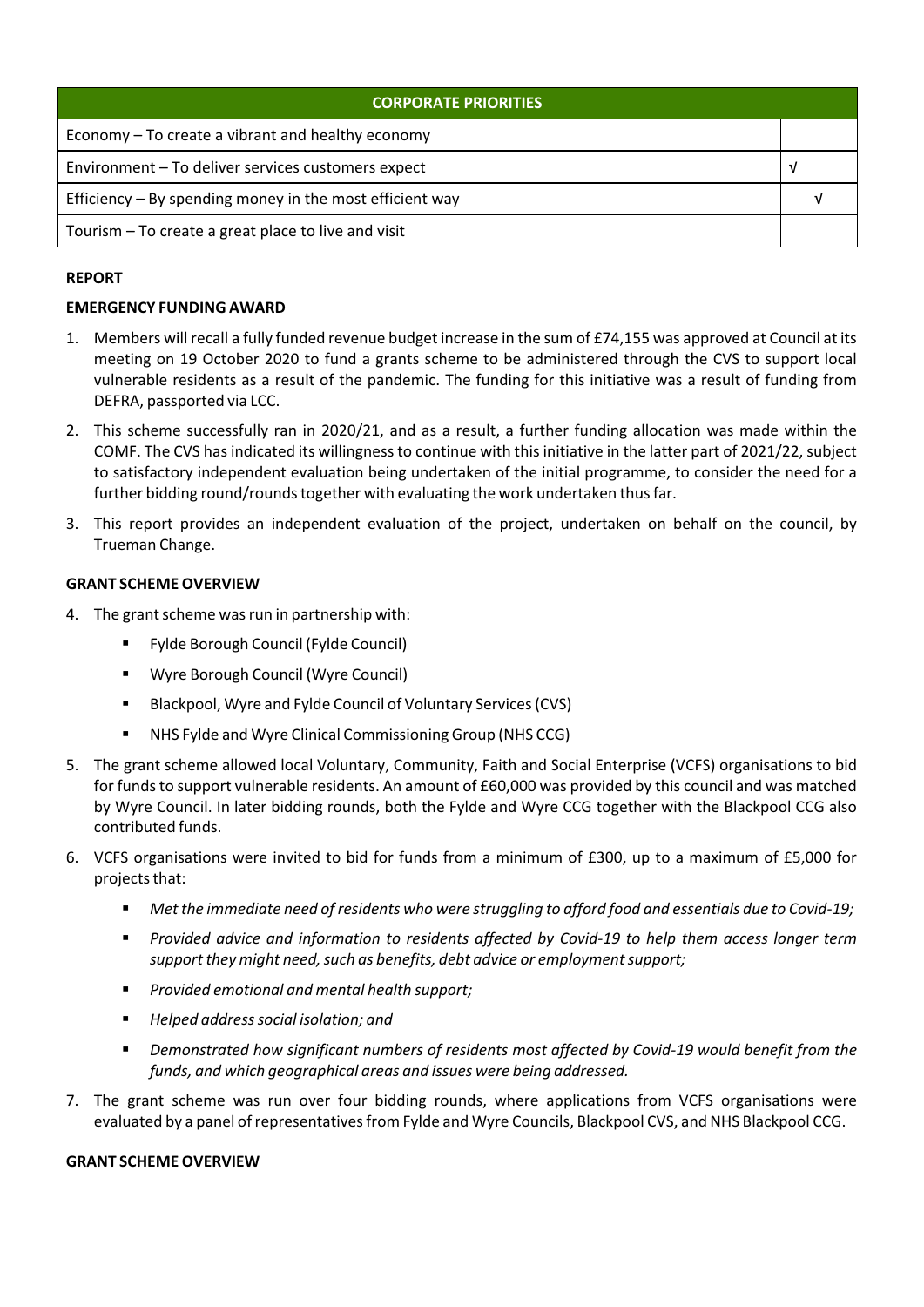8. Trueman Change undertook the project evaluation on behalf of the partners. The evaluation focused on four key themes as follows:



Following these themes, the key findings of the review are set out below.

# **IMPACT IN THE COMMUNITY**



- 9. It was found that the grant scheme met its own aims, successfully delivering support to vulnerable residents in the Fylde and Wyre and wider areas in a timely way through the channel of local VCFS organisations.
- 10. Groups who received money from the grant scheme reported that the scheme was pivotal in keeping recipient VCFS groups running during the pandemic.
- 11. The grant funding made a timely, direct impact in the community through supply of provisions, equipment and support to those who needed it most. It allowed these groups to move people in the community away to hunger, isolation and fear towards social belonging, connection and optimism for the future.
- 12. The funding also made a timely, direct impact on the VCFS groups themselves, allowing them to begin to generate 'volunteer capital'. Groups were able to set up new infrastructure and equipment, build the strength of their volunteer teams and, in some cases, evolve the reach and scope of their service delivery in the pandemic period, enabling them to become more sustainable in the longer term.

# **WORKING WITH OTHERS**



- 13. Fylde and Wyre Councils, Blackpool CVS and NHS Blackpool CCG worked effectively in partnership with each other to deliver the scheme's aims.
- 14. Effective partnership working allowed the scheme to deliver its aims successfully, injecting funds at speed into high‐need parts of the local community.
- 15. The VCFS network has grown in strength because of the grant scheme funding, as groups have started to make new connections with each other. Councils and partners can benefit in the long term from the strength of the network.

# **AWARDS AND PROCESS**



- 16. Fylde and Wyre Councils and NHS Blackpool CCG collectively spent £176,723.08 on 58 awards in the local area during the scheme.
- 17. Fylde Council spent £49,069.24 on 25 grant awards across 4 bidding rounds.
- 18. The grant scheme was delivered with a quick, 'on-the-ground' process that was simple, clear, and fit for purpose.
- 19. Groups awarded funding were very positive about their experiences with the scheme and felt that it has been a fundamental catalyst in the delivery of support in the community during times of highest need in the Covid‐19 pandemic.

#### **FUTURE WORK AND RECOMMENDATIONS**

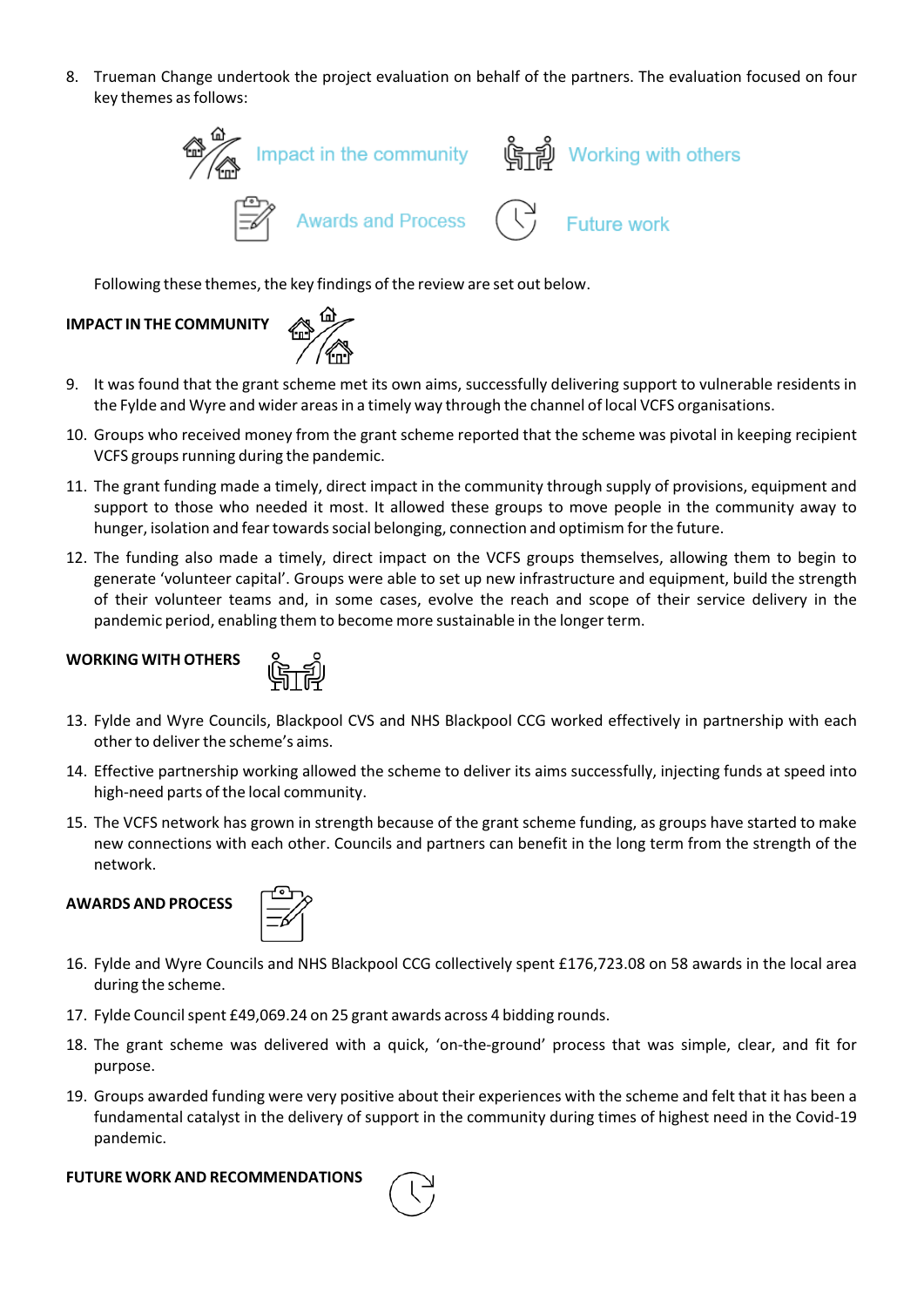- 20. VCFS groups report that the Covid-19 recovery period is just beginning there is more to do.
- 21. Groups and grant scheme panel members identified a timely opportunity to help groups develop sustainability for the longer term of the pandemic recovery.
- 22. Future grant scheme funding should be given, where possible, in a further grant scheme bidding round.
- 23. This further bidding round should focus on helping VCFS groups to support themselves in the longer term, drawing on their resources and networks, and further developing volunteer capital.
- 24. The grant scheme panel should be adapted to include representation from social prescribing teams and GP surgeries for their on-the-ground local knowledge and connections.
- 25. It was noted that beyond a further round of grant scheme funding, the Community Fund Project at Fylde Council will be able to provide some continued support to VCFS groups in the longer term and the support of this from the CVS in promoting the Community Projects Fund will be helpful.

#### **CONCLUSION**

- 26. At the Environment, Health and Housing Committee meeting, held on 15 June 2021, it was noted that there was an independent evaluation of the 2020/21 grant scheme underway, to consider the need for a future bidding round. This evaluation has concluded that the grants scheme was a success and that there should be a final bidding round. This bidding round should focus on helping VCFS groups to support themselves in the longer term, drawing on their resources and networks, and further developing volunteer capital.
- 27. Having had the opportunity to consider the evaluation report, the Director of Resources, in consultation with the Chairman of the Environment, Health and Housing Committee, has allocated £20,000 to be funded from the Contain Outbreak Management Fund budget. This amount of funding will be added to a remaining £10,000 from the previous bidding rounds already banked with the CVS, making a total final bidding round allocation of up to £30,000. Wyre Council has indicated its willingness to also enter a final bidding round.

| <b>IMPLICATIONS</b>                     |                                                                                                                                                                                                                                                                                                                                                                                                                                                                                                           |  |  |  |
|-----------------------------------------|-----------------------------------------------------------------------------------------------------------------------------------------------------------------------------------------------------------------------------------------------------------------------------------------------------------------------------------------------------------------------------------------------------------------------------------------------------------------------------------------------------------|--|--|--|
| <b>Finance</b>                          | The report allocated £20k from the Contain Outbreak Management<br>Fund 2020/21 utilising the support for vulnerable allocation a<br>Community Grants Scheme. It adds to £10k already banked with the<br>CVS which was underspent in previous biddings rounds. This will<br>provide a total funding package of up to £30k.<br>The COMF award for 2020/21 has previously been added to the<br>revenue and capital budgets, in line with the decision made by the<br>Chief Executive using emergency powers. |  |  |  |
| Legal                                   | The council needs to put in place accountable and transparent<br>arrangements in relation to its decisions on how the fund is used.                                                                                                                                                                                                                                                                                                                                                                       |  |  |  |
| <b>Community Safety</b>                 | There are no implications.                                                                                                                                                                                                                                                                                                                                                                                                                                                                                |  |  |  |
| Human Rights and Equalities             | There are no implications.                                                                                                                                                                                                                                                                                                                                                                                                                                                                                |  |  |  |
| Sustainability and Environmental Impact | There are no implications.                                                                                                                                                                                                                                                                                                                                                                                                                                                                                |  |  |  |
| Health & Safety and Risk Management     | There are no implications                                                                                                                                                                                                                                                                                                                                                                                                                                                                                 |  |  |  |

| <b>LEAD AUTHOR</b>   | <b>CONTACT DETAILS</b>                                                           | <b>DATE</b>     |
|----------------------|----------------------------------------------------------------------------------|-----------------|
| <b>Tracy Manning</b> | mailto:tracy.manning@fylde.gov.uk<br>tracy.manning@fylde.gov.uk Tel 01253 658506 | 18 October 2021 |

**BACKGROUND PAPERS**